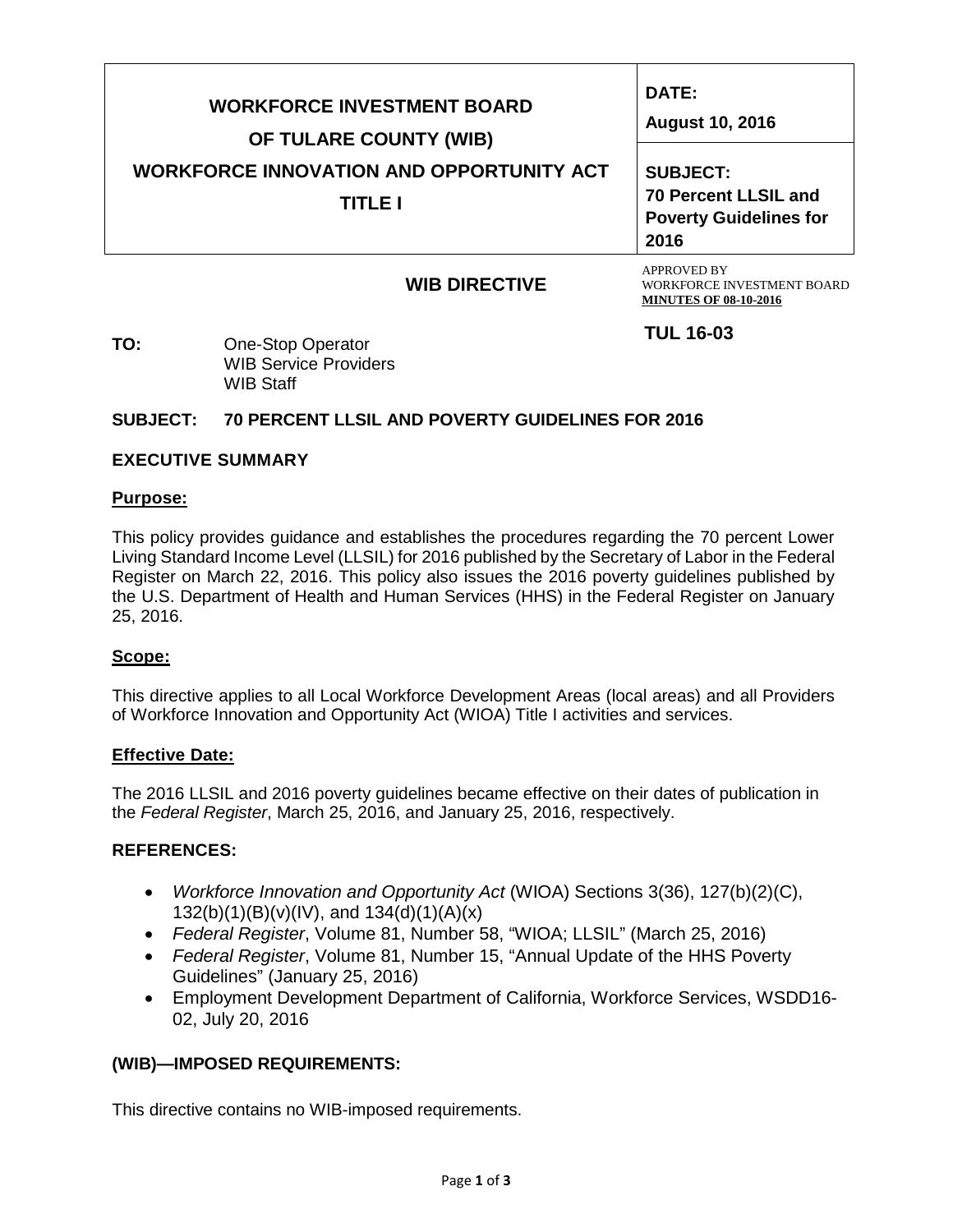## **FILING INSTRUCTIONS:**

This directive supersedes WIB Directive TUL 15-04 dated September 15, 2015. Retain this directive until further notice.

### **BACKGROUND:**

The WIOA Section 3(36) (A) sets the criteria local areas use in determining whether an individual is a low-income individual. This criteria includes two sets of data: the poverty guidelines, as published by HHS, and 70 percent of the LLSIL, as determined by the Secretary of Labor. The local areas use the higher of these two measures to establish low-income status for eligibility purposes of WIOA Title I programs. The WIOA requires annual revisions to both sets of data.

All LWIAs use the same poverty guidelines. However, the LLSIL identifies maximum qualifying income levels for residents in either of two broad geographic designations: metropolitan and nonmetropolitan areas. Metropolitan income levels apply to residents living within Metropolitan Statistical Areas (MSAs) as defined by the Office of Management and Budget. Nonmetropolitan income levels apply to places with populations under 50,000. In addition to the broad metropolitan and nonmetropolitan designations, the Department of Labor identifies three MSAs in California that have unique LLSILs: the San Diego MSA, the Los Angeles/Riverside/Orange County MSA, and the San Francisco/Oakland/San Jose MSA.

# **POLICY AND PROCEDURES:**

- 1. Use the higher of either the LLSIL or the poverty guidelines as shown in Attachment A, for the appropriate family size, to determine low-income status. A comparison of the applicant's actual family income during the six-month income determination period with the six-month figures on the charts enables the reviewer to immediately determine income status.
- 2. Local Workforce Development Boards must set the criteria for determining whether employment leads to self-sufficiency. At a minimum, such criteria must provide that selfsufficiency means employment that pays at least 100 percent of the LLSIL established for a local area.

# **ACTION:**

Notify all affected staff of the changes to the LLSIL and poverty guidelines in this directive.

### **INQUIRIES:**

Please direct inquiries regarding this directive to the Workforce Investment Board at (559) 713- 5200.

ADAM PECK Executive Director

ATTACHMENT A: Tulare County 70 Percent LLSIL and Poverty Guidelines for 2016

AP:EC:LC